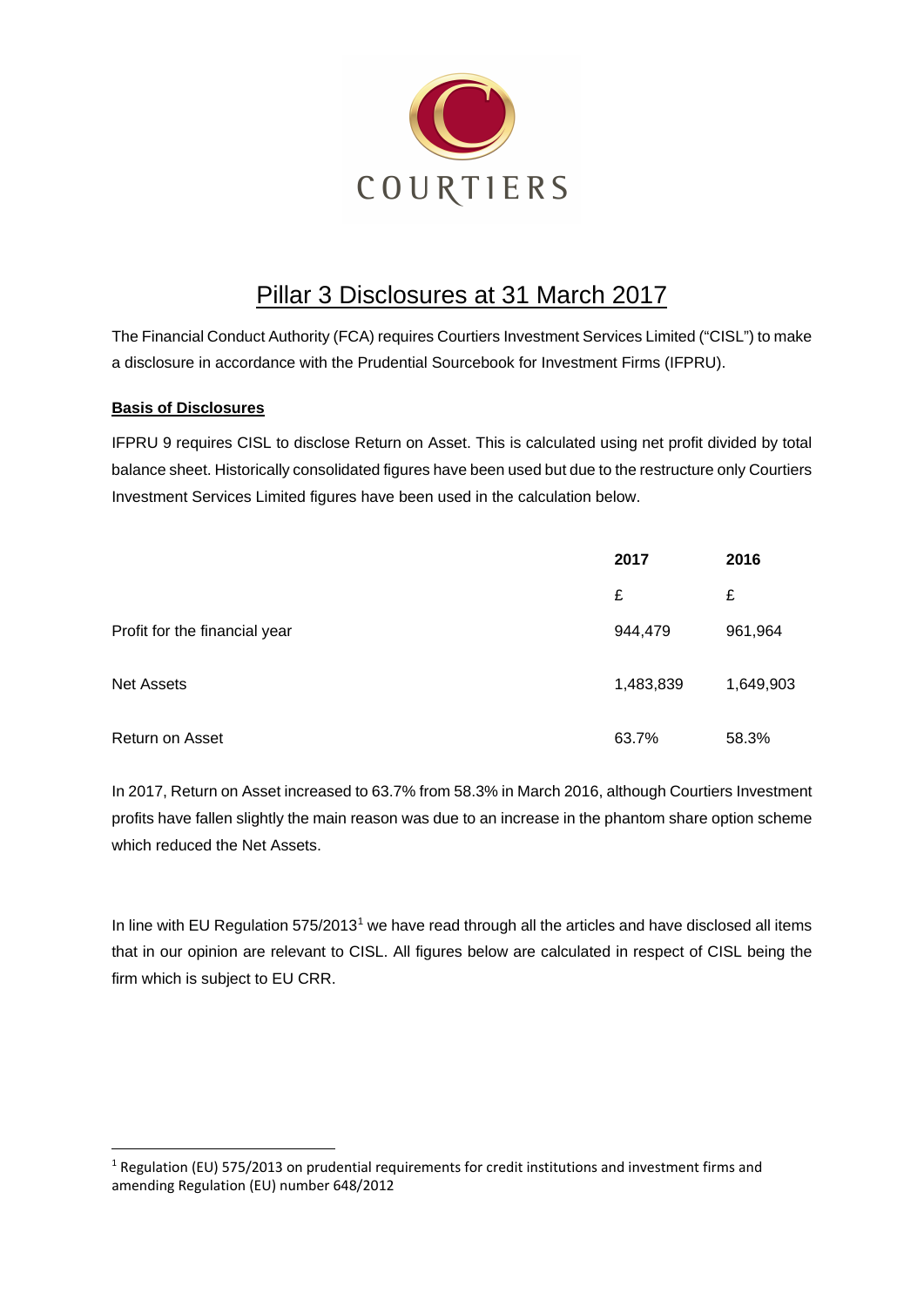## **Capital Resources**

|                                                                                                       | 31st March<br>2017 |
|-------------------------------------------------------------------------------------------------------|--------------------|
|                                                                                                       | £0                 |
| <b>OWN FUNDS</b>                                                                                      | 1,476              |
| <b>TIER 1 CAPITAL</b>                                                                                 | 1,476              |
| <b>COMMON EQUITY TIER 1 CAPITAL</b>                                                                   | 1,476              |
| Capital instruments eligible as CET1 Capital                                                          | 227                |
| Paid up capital instruments                                                                           | 215                |
| Share premium                                                                                         | 12                 |
| Deductible deferred tax assets that rely on future profitability and arise from temporary differences | $-45$              |
| <b>Retained earnings</b>                                                                              | 1,294              |
| Previous years retained earnings                                                                      | 1,419              |
| Profit or loss attributable to owners of the parent                                                   | $-125$             |
| Part of interim or year-end profit not eligible (Unaudited)                                           | $\Omega$           |
| <b>Exposures</b>                                                                                      | 9,230              |
| Of which: Investment firms under Article 91 paragraph 1 and 2 and Article 92 of CRR                   | 9,230              |

|                                                                                                                 | 2016/17<br>Average |             |
|-----------------------------------------------------------------------------------------------------------------|--------------------|-------------|
| RISK WEIGHTED EXPOSURE AMOUNTS FOR CREDIT, COUNTERPARTY CREDIT AND<br><b>DILUTION RISKS AND FREE DELIVERIES</b> | 5391               | 1,737       |
| <b>Standardised Approach (SA)</b>                                                                               | 5391               | 1,737       |
| SA exposure classes excluding securitisation positions                                                          | 5391               | 1,737       |
| Institutions                                                                                                    | 151                | 233         |
| Corporates                                                                                                      | 603                | 1013        |
| Retail                                                                                                          | 230                | 292         |
| Items associated with particular high risk                                                                      | 0                  | $\mathbf 0$ |
| Equity                                                                                                          | 4254               | 0           |
| Other items                                                                                                     | 153                | 199         |
| ADDITIONAL RISK EXPOSURE AMOUNT DUE TO FIXED OVERHEADS                                                          |                    | 7,493       |
| <b>Summary</b>                                                                                                  |                    |             |
| Capital resource                                                                                                |                    | 1,476       |
| Capital requirement based on 8% of 9,230 (calculated exposure)                                                  |                    | 738         |
| Surplus of Capital resource as at 31 March 2017 under Pillar 1                                                  |                    | 738         |

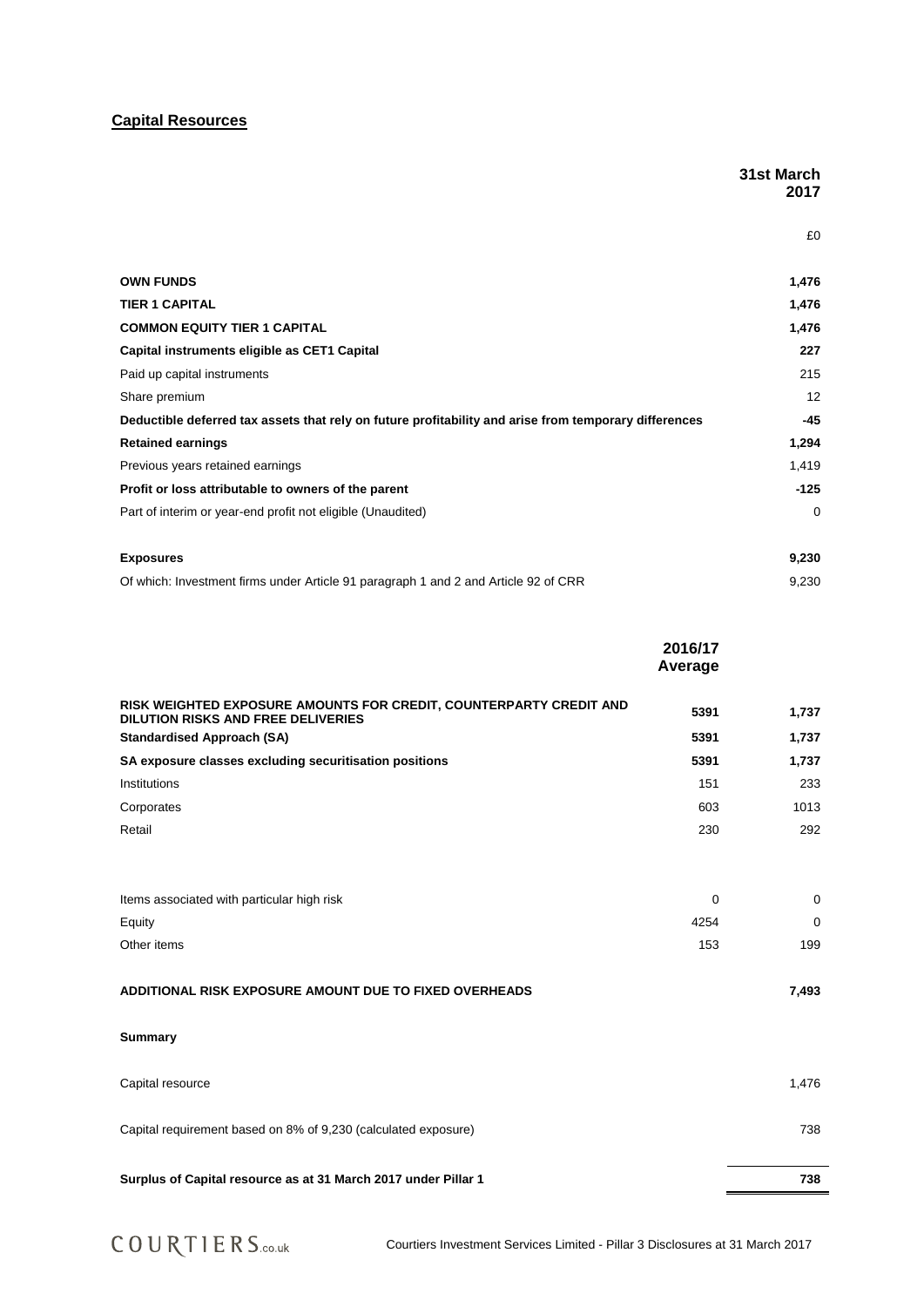#### **Governance**

The Directors of CISL take risk management seriously with risk and compliance being reviewed at all Board Meetings. The Chief Executive Officer (also a Board Member) is the Compliance Officer for both CISL and CAML.

The risk appetite is discussed and agreed by the board and in summary there is a low risk tolerance in matters that would affect capital value, investment, the brand, customers and legislation and a medium risk tolerance in matters relating to tactical and development opportunities.

The board are satisfied that adequate reviews and processes are in place to identify risks that are material and probable that could impact the ability to achieve the company's strategic objectives.

CISL has a strong compliance department that oversees the activities in CISL.

The Head of Company Accounts and Finance is responsible for monitoring capital adequacy and generating the Internal Capital Adequacy Assessment Process (ICAAP) for review by the Board. The ICAAP is produced every year and more frequently if required.

CISL runs its own Risk Management Committee, which meet on a monthly basis and then present their findings to the Board. The Board will then act on any issues which are above their risk tolerance in order to protect the firm but not to stifle the business. The committee reviews risks and potential conflicts of interest across each business, including within the ICVC and discretionary managed model portfolios.

A review of new risks is undertaken on an annual basis and these risks are RAG-rated (red-ambergreen) accordingly. Interim reviews of these risks and potential mitigating factors are undertaken quarterly.

The objective of the committee and these reviews are to identify and evaluate significant risks assess them in terms of magnitude of impact, determine a response strategy and monitor progress.

Each Risk Management Committee is comprised of the Compliance Officer, Head of Investment, Accounting and Dealing, Head of Compliance (CISL), Head of Compliance & Risk (CAML) and any other external or internal representatives as each committee deems appropriate. The Chief Executive Officer, who is also on the Board, is the only member with directorship and sits on each committee and is authorised by the board to take any action to mitigate any risk that is considered outside the risk tolerance.

In addition, a risk review is undertaken by each department on an annual basis and these risks are also RAG-rated. Interim reviews of these risks and potential mitigating factors are undertaken quarterly. These reviews cover all activities undertaken by CISL.

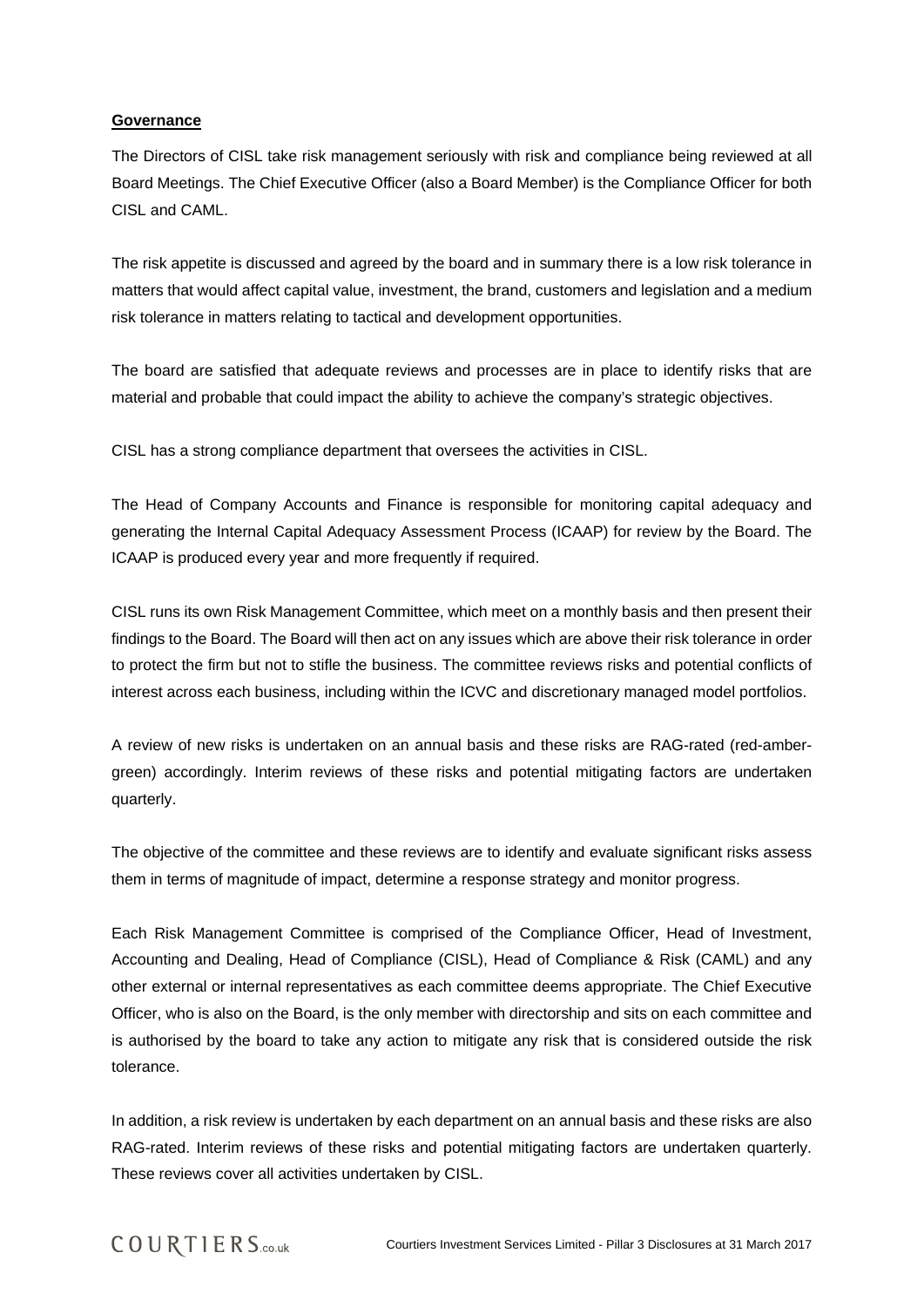The Senior Management Team and the Board review all Group-wide risks with the aim of identifying the key risks to the Group. The Risk Management Committee meet quarterly. Once identified, the Board instigates a strategy to mitigate these risks with the aim of preventing them from crystallising. This is done with the assistance of the Senior Management Team.

The Senior Management Team includes one Director, Jamie Shepperd (who also holds directorship in 8 other companies) and the heads of all departments. Heads of Departments are selected based on experience, skills and qualification which gives a diverse range of knowledge and the ability to achieve objective and targets.

The Board has assessed the adequacy of the risk management arrangement of the Company and consider these provide assurances that the systems are adequate with regards to the Company's profile and strategy.

The Board is also satisfied that the risk profile of the company is in line with the agreed risk tolerance and appetite.

#### **Key Risks Faced**

**Operational Risk** is defined as the risk of loss arising from inadequate processes, failed processes or systems or from external events.

Operational risk is minimised by internal controls and loss mitigation tools, which includes insurance.

Operational risk can never be eradicated but can be minimised and the risk procedures mentioned in the previous section aim to do this.

Operational risk is quantified in the latest ICAAP as being £330,000 and is made up of various different elements.

**Credit Risk** is the loss suffered should a counterparty fail to perform. The capital allocated in the most recent ICAAP was £144,000 based on the pillar 1 calculation. All exposure is classified as UK-based. For accounting purposes past due is defined as an exposure not received by its contractual date. Impaired would be defined as a client or company who is unable to pay in full or there is a significant doubt.

The company adopts the standard approach for credit risk for pillar 1 purposes, for pillar 2 purpose we then assess any specific factors that would warrant an adjustment to the credit risk adjustment.

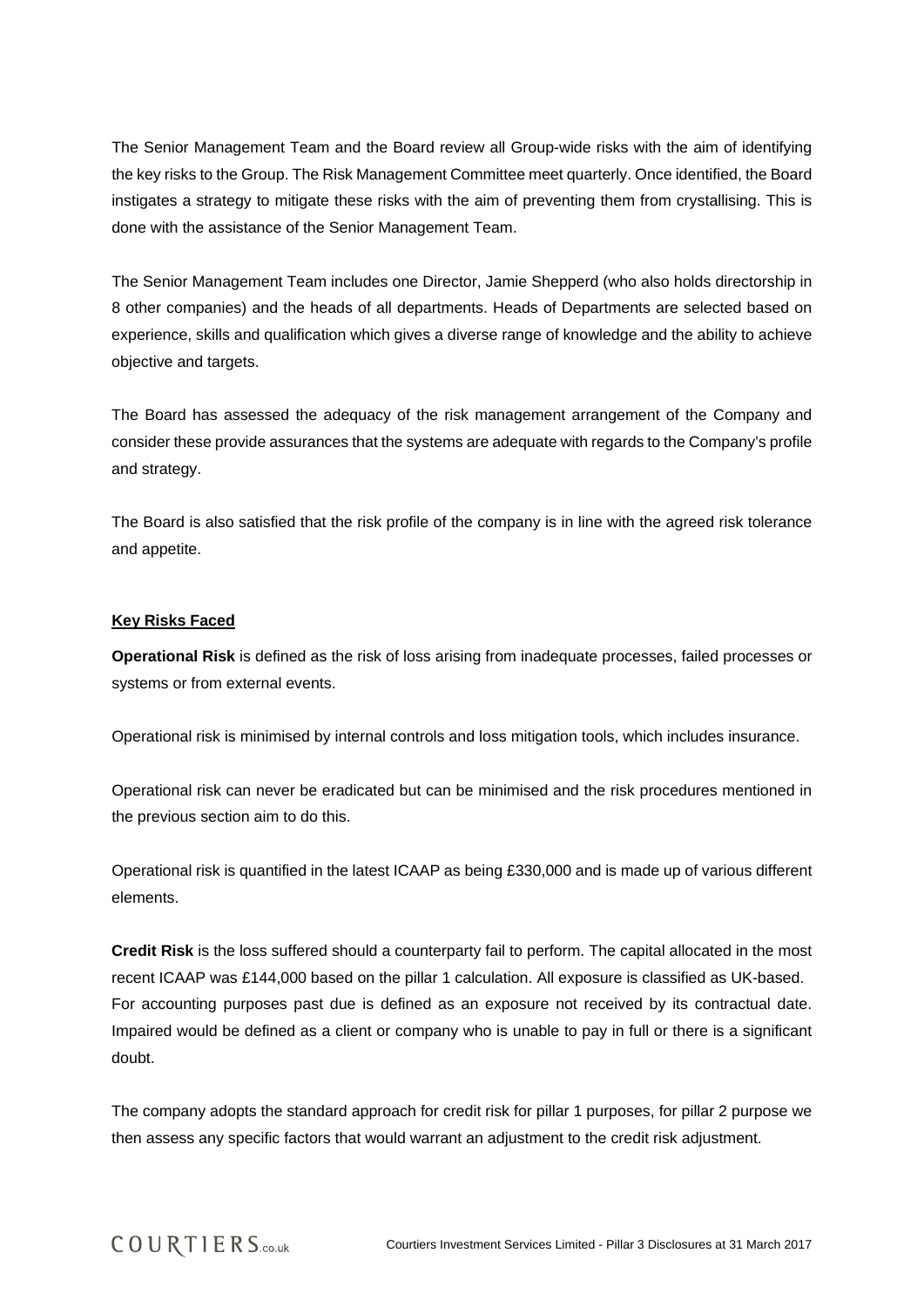Substantially all credit risk exposure is in the UK. It is not possible to breakdown Corporate and retail classes any further.

**Market Risk –** The Company has no financial instruments and therefore there is no exposure to this type of risk.

**Regulatory Risk –** Increased regulation together with the loss of FCA permissions present a risk. It is assumed that a cost of additional compliance and specialist advice of £70,000 may be incurred at some stage.

**Key Staff –** Two or three key staff could leave or become incapacitated and the cost of buying in the expertise could be £60,000 to cover the immediate issues.

**Insurance Risk** - The firm uses insurance to cover the risk to which it is exposed. The risk that in the event of a claim the insurer may not meet its obligation and leaving us with the full exposure to the risk to fund the claim. The capital allocated in the most recent ICAAP was £175,000.

CISL does not normally hold foreign currency balances and consequently there are no exposures to exchange rate fluctuations.

Although changes in interest rates will impact revenue it does not present a significant risk to CISL.

**Liquidity Risk** is the risk that CISL does not have significant resources to enable it to meet obligations as they fall due. The company policy is to maintain sufficient liquidity to meet all obligations and stress testing is done as part of the ICAAP process to ensure we set the liquidity levels correctly.

**Business Risk** comprises any risk from changes in business conditions which would mean the firm may not be able to carry out its business plan. These risks are tested as part of the ICAAP process.

No internal capital requirement for this risk was identified in this ICAAP.

#### **Capital Adequacy**

Pillar 1 Capital Adequacy is monitored constantly.

Pillar 2 assesses internal capital adequacy via the ICAAP and this takes account of current and planned activities, stress testing and any other risks identified. The ICAAP is produced every twelve months or more frequently if deemed necessary.

#### **Remuneration**

CISL is part of the Courtiers Group. Some members of CISL staff provide services to other entities within the Group and this is reflected in how they are remunerated. CISL's remuneration policy is consistent with the remuneration policy of the other UK-based entities within the Group and, in particular, with the remuneration policy that applies to CAML.